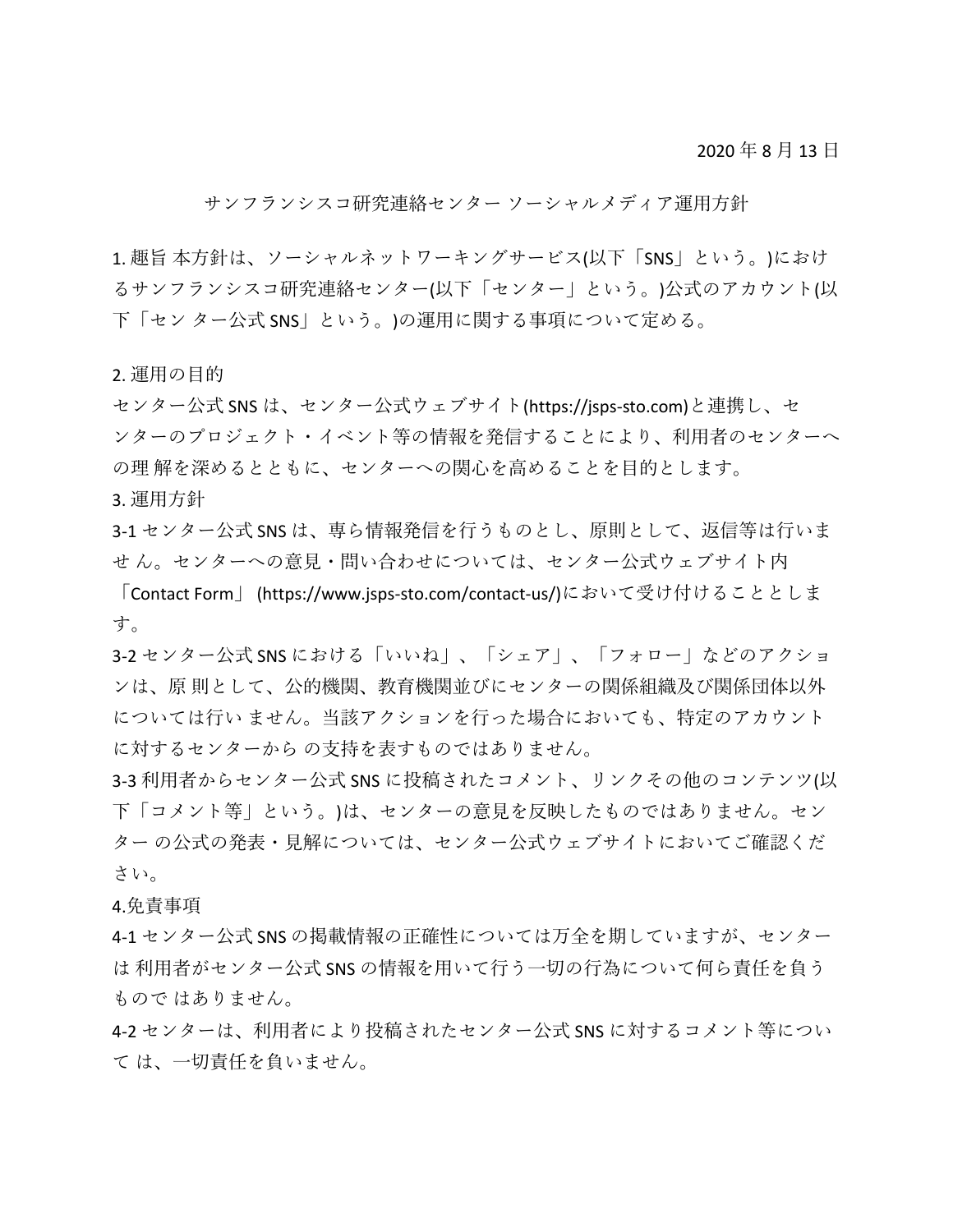4-3 センターは、センター公式 SNS に関連して、利用者間又は利用者と第三者間でトラ ブ ルや紛争が発生した場合であっても、一切責任を負いません。 コメント等の投稿に 係る著作権等は、当該投稿を行った利用者本人に帰属しますが、投稿さ れたことをも って、利用者はセンターに対し、投稿コンテンツを全世界において無償で非独 占的に 使用する権利を許諾したものとし、かつ、センターに対して著作権等を行使しないこ とに同意したものと見なします。

4-4 上記のほか、センター公式 SNS に関連して生じたいかなる損害についてもセンター は 一切の責任を負いません。

5.禁止事項及び利用者によるコメントの削除等

センター公式 SNS の運用又は利用においては、次に掲げる行為を禁止するとともに、 これらの行為に該当する場合は、予告なく、コメント等の削除、アカウントのブロック 等を行 う場合がありますので、あらかじめご了承ください。 (1)センター若しくは第三 者に不利益、損害を与える行為又はその恐れのある行為 (2)本人の承諾なく個人情報を 特定、開示、漏洩するなど第三者のプライバシーを侵害する 行為

(3)センター又は第三者の名誉、信用を傷つけたり、誹謗・中傷したりする行為 (4)セン ター又は第三者の著作権、商標権、肖像権その他の知的財産権を侵害する行為 (5)公序 良俗に反するなど、センターの信用、品位を損なう行為又はその恐れのある行為 (6)犯 罪行為若しくは犯罪行為に結びつく行為又はその恐れのある行為 (7)法律、条例その他 の法令に違反する行為又はその恐れのある行為 (8)営業活動、政治的活動、宗教的活動 及び選挙活動に関係する行為 (9)人種・思想・信条等の差別又は差別を助長させる行為 (10)同一ユーザにより繰り返し投稿される,同一内容のコメントや似通ったコメント (11)記載された内容が虚偽又は著しく事実と異なるもの (12)他の利用者、第三者等にな りすましたものの掲載 (13)センターが発信する内容に関係のないものの掲載

(14)当該 SNS の運営会社が定める禁止行為 (15)その他センターが不適切と判断するもの の掲載

6.著作権について

センター公式 SNS の内容について、私的な使用、引用等の著作権法上認められた行為 を

除き、センターに無断で転載等を行うことはできません。 引用等を行う際は適宜の方 法に より、必ず出所を明示してください。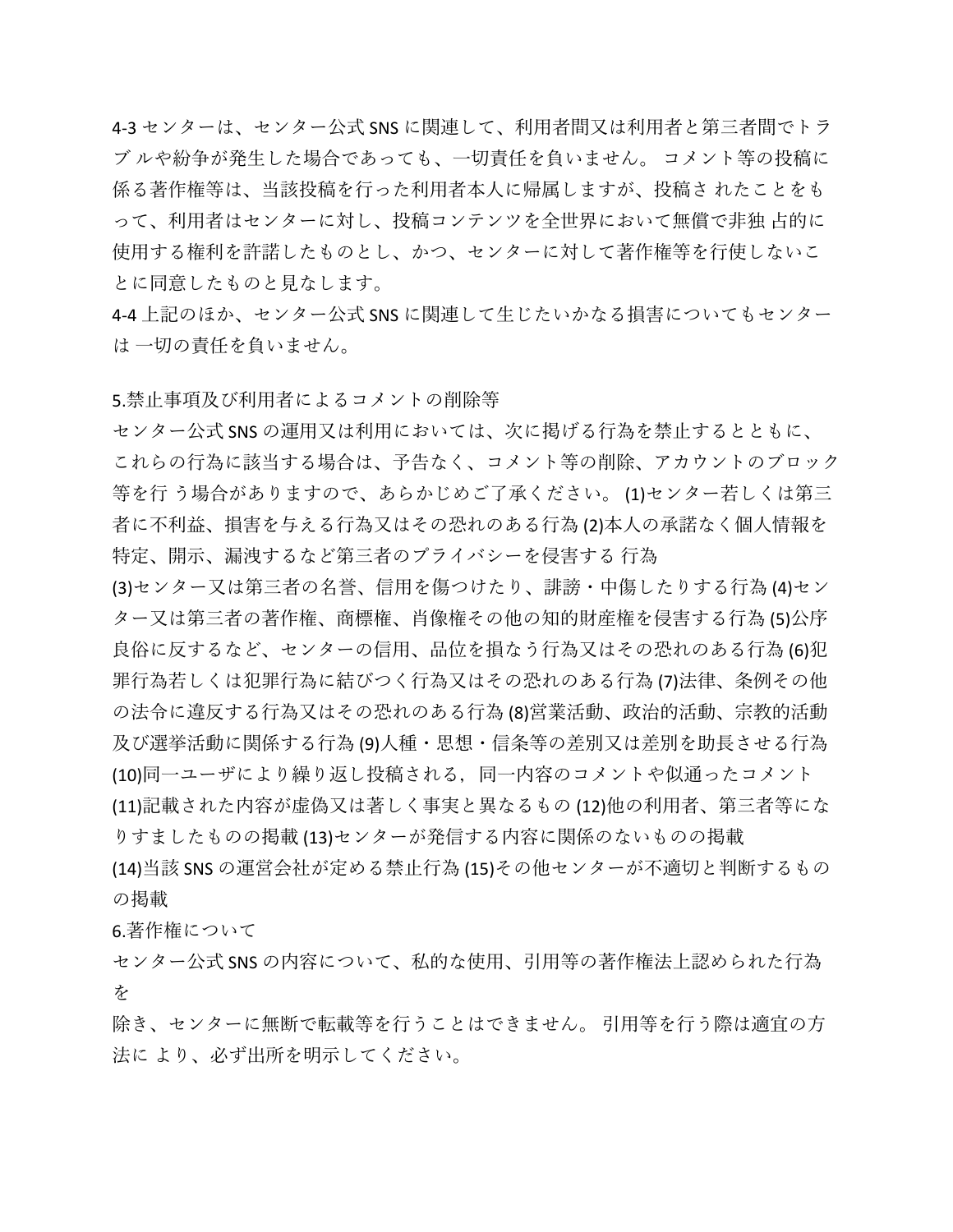7.運用方針の周知・変更等 本方針の内容はセンター公式ウェブサイトに掲載します。ま た、本方針は必要に応じて事

前に告知なく変更するものとします。

Social Media Policy

1. Content

This policy shall define matters concerning the operation of the official social networking service (hereinafter referred to as "SNS") accounts of JSPS Stockholm Office (hereinafter referred to as "the Office,") hereinafter collectively referred to as "the official SNS accounts."

2. Purpose

The official SNS accounts primarily aim to publicize information on our projects and events in collaboration with the Office's official website (https://jsps-sto.com) to deepen the users' understanding of and interest in the Office.

3. Operational Policy

3-1. In principle, the official SNS accounts shall be operated exclusively to communicate information and shall not be used to send replies. Opinions and inquiries about the Office shall be communicated using the contact form on the Office's official website (https://www.jspssto.com/contact-us/).

3-2. In principle, actions of the official SNS accounts such as Like, Share, and Follow shall be limited to the official accounts of public institutions, educational institutions and organizations, and associations related to the Office. Such actions do not represent the Office's support for specific accounts.

3-3. Comments, links, and other contents (hereinafter referred to as "Comments") posted by users on the contents by the official SNS accounts do not reflect the opinions of the Office. For official presentations and views of the Office, please visit the Office's official website. 4. Disclaimer

4-1. Although the Office expends all possible means to ensure the accuracy of information posted by the official SNS accounts, it shall assume no responsibility for any action taken by users based on such information.

4-2. The Office shall assume no responsibility for any Comments posted by users on the contents uploaded by the official SNS accounts.